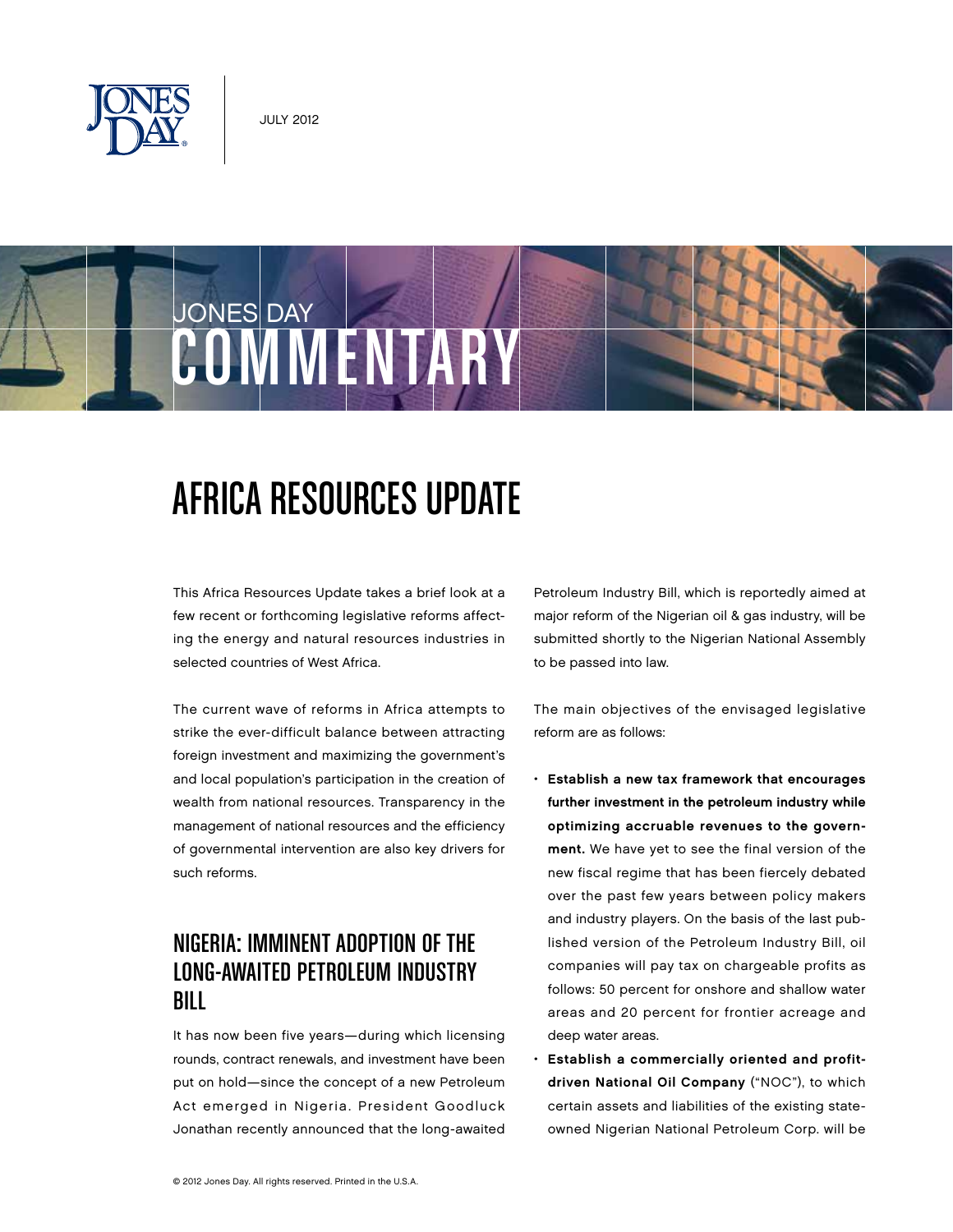transferred. The Federal Government of Nigeria's aim is to divest a certain, as yet unidentified, portion of shares in the NOC to the public within three years.

• Deregulate and liberalize the downstream petroleum sector. With the passage of the Petroleum Industry Bill, the Nigerian downstream sector would largely be freed from government regulations, with less interference from the local authorities.

## Guinea: New Mining Code Adopted in Q3 2011

On September 9, 2011, Guinea adopted a new code regulating its mining sector. Although this new regime is not intended to affect the ownership or the validity of mining titles or contracts that were granted or entered into and ratified prior to its adoption, most of the provisions of the new code, including those related to taxes and duties, employment, transparency, and anti-corruption, will be applicable to all existing mining operations in Guinea.

One of the most striking features of the new mining code is contained in Section 150: the State is now automatically entitled to a 15 percent interest in the share capital of any mining company that is granted a mining title for any ore (including bauxite, iron, gold, diamond, and uranium), except for aluminum, bauxite-alumina integrated projects, alumina, and steel, for which the State interest is between 2.5 and 7.5 percent. This shareholding interest will be vested to the State free of charge and may not be diluted through subsequent increases in the share capital. Under Section 150 of the new mining code, the State is also entitled to acquire an additional 20 to 32.5 percent shareholding interest on a fully paid basis, subject to a maximum aggregate State shareholding of 35 percent. This additional paid-up shareholding (participation en numéraire) is freely transferable by the State to any third party through a competitive open bidding process. The new code provides that it will be possible, on a case-by-case basis, to reduce the State's entitlement to acquire a participation en numéraire, in exchange for an increase in the rate of the mining tax.

Among other innovations, the new code has increased the duration of operating permits to 15 years with possible successive five-year extensions. The duration of mining agreements is limited to 25 years, with possible further extensions of 10 years.

The new mining code also contains innovative provisions promoting transparency and anti-corruption measures, reflecting President Alpha Condé's commitment to implement the EITI (Extractive Industries Transparency Initiatives) principles. Local development is also promoted through the obligation on the mining company to enter into a development agreement with the local community in their area of operation and to contribute between 0.5 and 1 percent of their turnover to a local development fund.

## Ivory Coast: A Wave of Reforms in the Petroleum, Mining, and Electricity **SECTORS**

On April 18, 2012, President Alassane Ouattara signed an ordinance amending the 1996 Petroleum Code, which applies in Ivory Coast to oil & gas exploration and production activities. Major changes include, among others, the implementation of the EITI principles through a series of innovative measures and the reinforcement of environmental protection measures, including with respect to the decommissioning and dismantling of production facilities, as well as in terms of site rehabilitation obligations.

In March 2012, the Ministry of Mines of Ivory Coast announced that a new mining code is being prepared to replace the 1995 mining code. So far, very little is known about the nature and extent of this new mining code, but it is expected that in order to invigorate the mining sector in Ivory Coast, the new code will adopt new measures aimed at facilitating the administrative process of obtaining mining titles, while requiring applicants to give strong commitments in terms of work programs, minimum investment obligations, and demonstration of technical and financial capabilities.